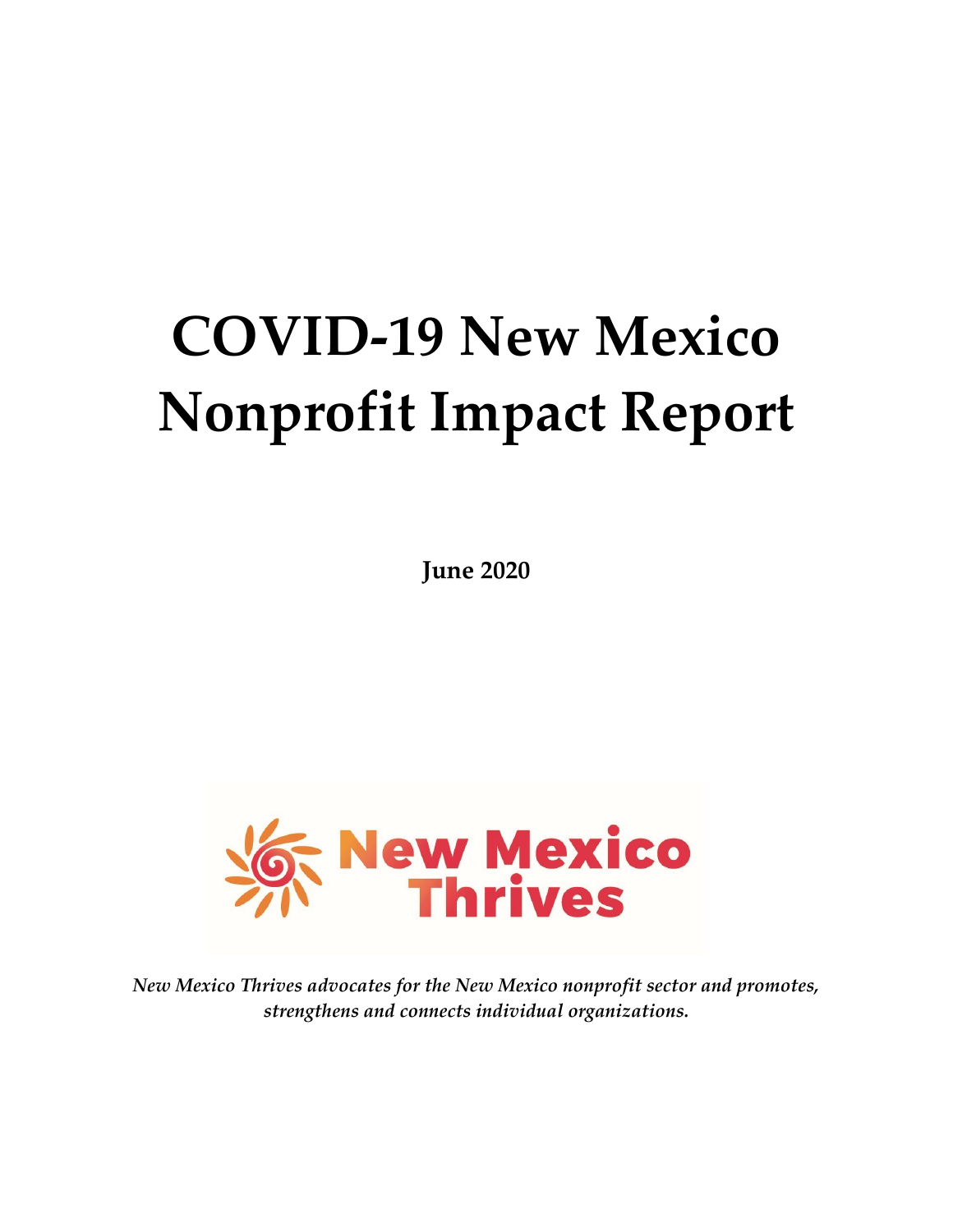### **COVID-19 Implications for Nonprofits in New Mexico**

Nonprofits are helping our communities during the COVID-19 pandemic. This report provides insight on the impact of the pandemic and how it is affecting the work of nonprofits.

The demand for services has increased, while nonprofit revenues have declined. In addition to their regular services, many nonprofits have had to expand to address the basic needs of their clients.

### **How financially vulnerable are nonprofits?**

- 65.8% of nonprofits cancelled fundraising events negatively impacted revenues.
- 44.4% of individual donations are down compared to the same period last year.
- Foundations had varied responses: 19.5% switched program funding to operating expenses; 14.6% extended due date of deliverables; 39% made no adjustments.
- In spite of drastically changed circumstances, most government contracts or grants remain unchanged: 77.8% federal, 68.8% state, 86.7% county, 77.4% city.

### **Will nonprofits be able to continue their work when the economy re-opens?**

- Nonprofits are struggling to remain financially viable, while responding to increased community needs.
- As financial pressures intensify, many nonprofits will close permanently.
- Closing nonprofits means lost jobs, lost vital services for our communities, and lost revenue for the state.

### **What challenges are nonprofits facing as a result of the pandemic?**

- Cash flow
- Disruption of volunteer activities
- Programs do not translate to remote delivery
- Limited or no internet access for staff and clients
- Lack of computer hardware and software

**57% of nonprofits are unsure of their ability to continue operations** if there is **another shelter in place order.**

**66.7%** of nonprofits reported **cash flow** was their biggest challenge.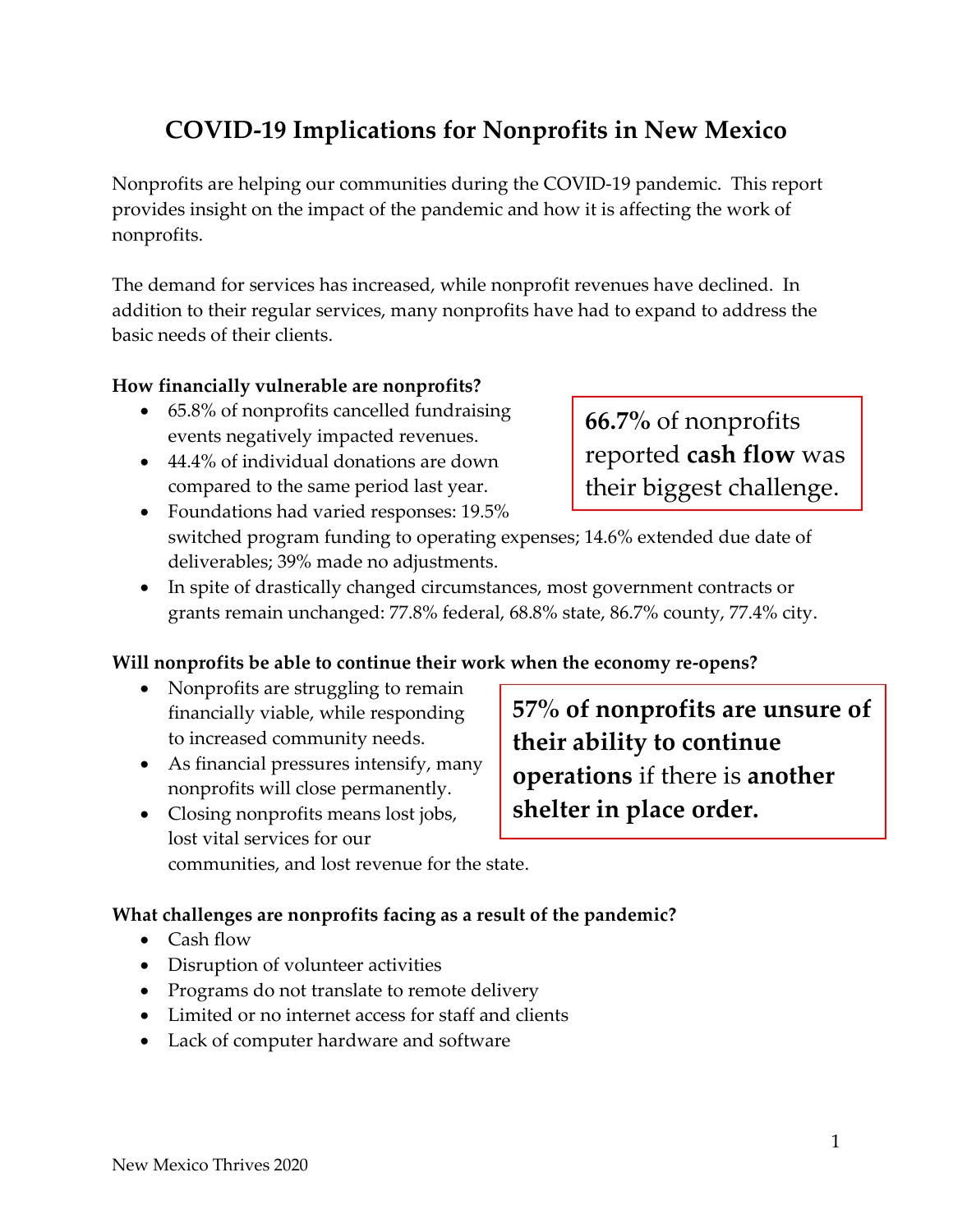**Government Agencies, Legislators, and Funders can support New Mexico nonprofits and their communities by addressing CIP.**

## **Cash Flow**

Cash flow is the biggest challenge to nonprofits and the main factor in organizational survival.

Nonprofits need general operating funds and simplified grant application processes.

Government contracting is cumbersome and

slow. Delays in payouts threaten the survival of some organizations. Updating and streamlining processes will lead to increased efficiency, accountability, and cost savings.

### **Internet Access**

Lack of internet access is a significant barrier to nonprofits providing online services.

The State needs a comprehensive plan to expand the broadband infrastructure in New Mexico. In the  $21<sup>st</sup>$  century, internet access is a basic necessity.

The State should expand broadband infrastructure and address affordability to provide equitable access to the internet.

# **Personal Protective Equipment**

Nonprofits need access to low cost or no cost personal protective equipment for their employees, volunteers, and clients.

If government and funders provide PPE to frontline nonprofit workers, the nonprofits can devote themselves to providing essential services.

The Governor should appoint a community agency to establish and manage a system to distribute PPE to nonprofit frontline workers.

Funders and Granting Agencies should expedite payouts to alleviate many cash flow challenges.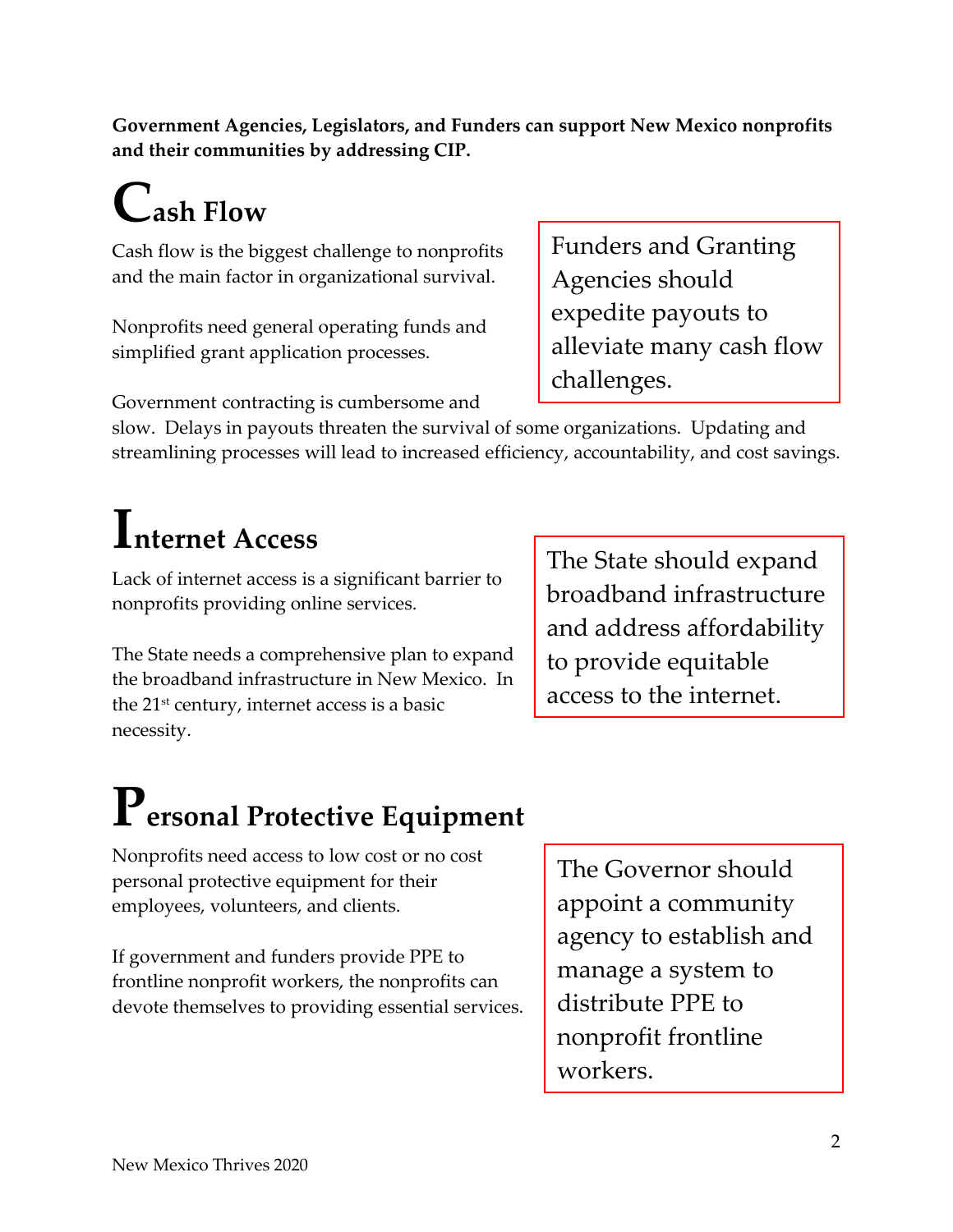### **Conclusion**

**New Mexico is at risk of losing over half of its nonprofits.** Nonprofits need to be included in economic stimulus incentives. Nonprofits closing means lost jobs, lost outof-state funding, and lost services. Therefore, nonprofits must have a seat on the New Mexico Economic Recovery Council.The Economic Recovery Council represents a variety of industries, but has excluded nonprofits. Appoint New Mexico Thrives to bring the nonprofit perspective.

The Economic Recovery Council should include New Mexico Thrives to provide guidance about the services needed by communities throughout the economic recovery.

Many nonprofits require support to build capacity to access and manage federal recovery funds. Some nonprofits will need technical assistance to convert their programs to remote or modified delivery, incorporating COVID-safe practices.

Investment in a nonprofit infrastructure support network may improve access to supports such as navigating federal aid bills, state economic incentives, transitioning programs, fundraising, and operations. An infrastructure support network will also aid in statewide communication and collaboration.

The survival of nonprofits is vital to maintaining the services and jobs they provide all over New Mexico.

### **Method**

New Mexico Thrives conducted the survey between April 5 and May 12, 2020. This survey was sent to approximately 360 nonprofit personnel, 54 responded. Respondents were located in: Albuquerque, Santa Fe, Las Cruces, Taos, Gallup, Farmington, Bernalillo, Hobbs, Capitan, Silver City, Edgewood, Rio Rancho, Los Ranchos, and Madrid. Of 54 respondents:

- 48% had budgets under \$250,000
- 29.6% had budgets \$250,000-\$1,000,000
- 13% had budgets \$1-\$5 million
- 9.3% had budgets over \$5 million

Pivot Evaluation Inc. reviewed the data and provided some guidance on the report.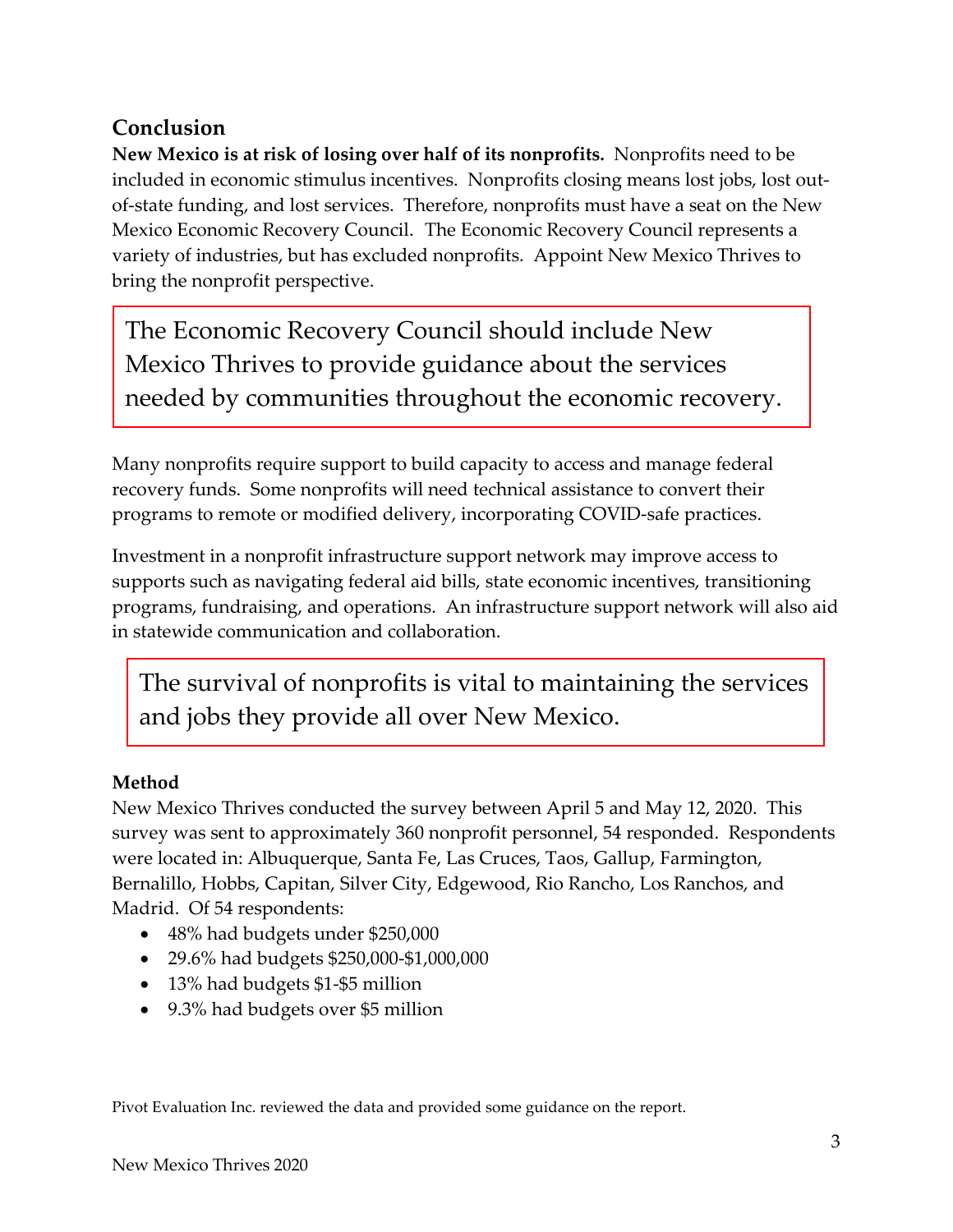### **APPENDIX**

In addition to cash flow, the disruption of volunteer activities was a major impediment to providing services. Many volunteers have stopped volunteering because they are older and in a high-risk category. The difficulty in acquiring personal protective equipment has exacerbated the problem.



Just over half of respondents indicated their programs did not translate to remote delivery. It is unclear whether they will be able to resume operations under the new COVID-safe practice guidelines.

Internet access and the lack of hardware and software are impediments to remote work and service delivery.

- 24.1% of respondents indicated that their employees did not have internet access.
- 44.4% indicated their clients did not have internet access.
- 37.0% indicated the lack of laptops, tablets and software for remote work was a hindrance.